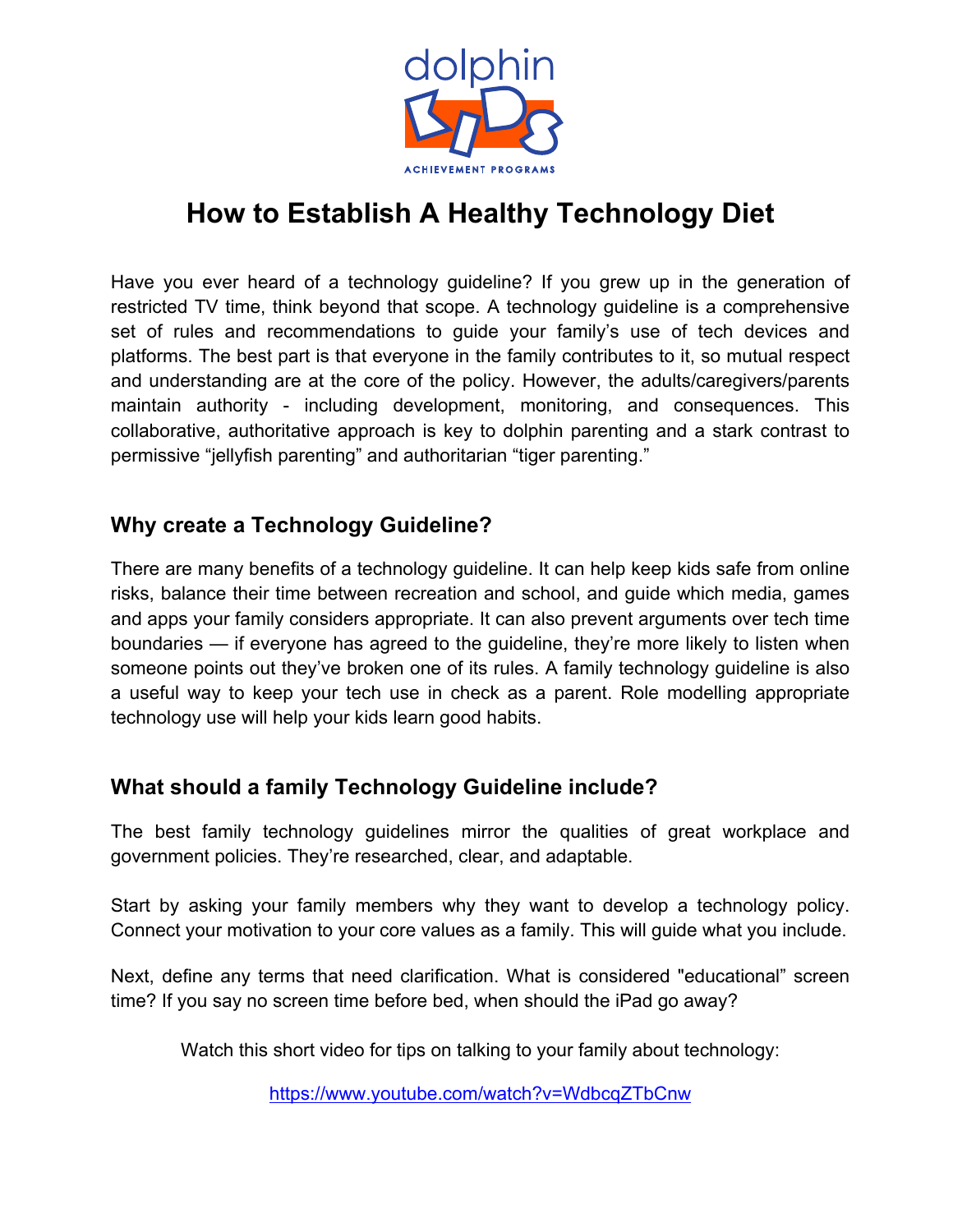*The key is to try and establish a "healthy tech diet." Just like the food we consume impacts our physical and mental health, so to does the technology we consume. A healthy diet comes from consuming healthy tech (i.e. creative, educational), limiting junk tech (i.e. certain video games & social media), and avoiding toxic tech (i.e. cyber-bullying, pornography).* 

### **Enforcing the guidelines:**

Be sure to include clear consequences in your guidelines so everyone knows the outcome of ignoring or breaking them. You can decide as a family what fair consequences are & they can be an opportunity to strengthen your relationship. For example, if you are going to withhold devices as a consequence, why not arrange a family outing during the device-free time so you can bond face to face.

#### **Make room for change:**

After launching your family technology guideline, check in with everyone to see how it's working. Just like we constantly evaluate our food diets and make changes, we can do the same for our tech diet. You may need to make adjustments while everyone gets used to it. The most important thing is that you're talking about technology use, and working toward improving your diet as a family!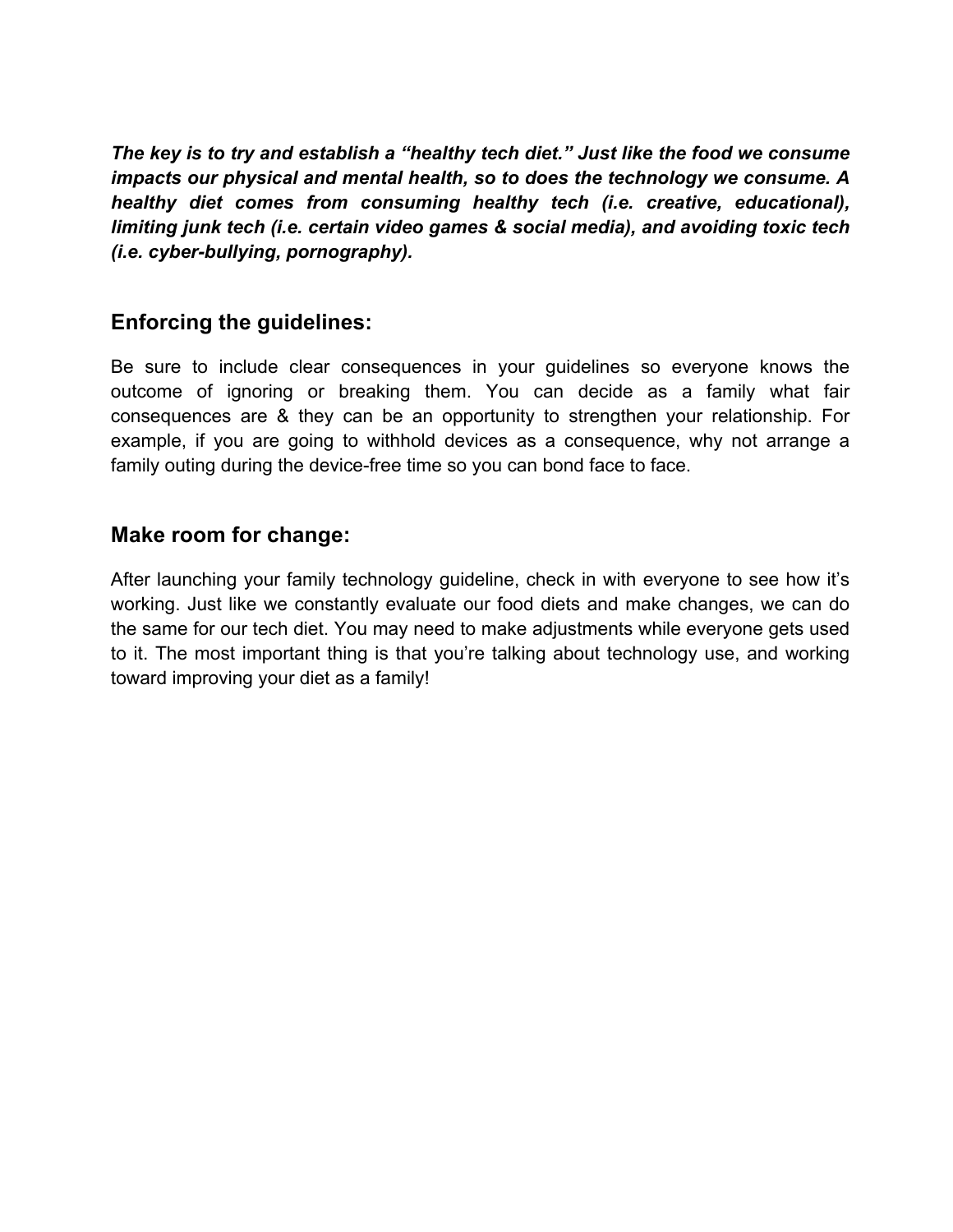# **Family Technology Guidelines**

Dolphin Kids Template



This guideline is best used after participating in Dolphin KIDS / Dr. Shimi Kang's presentation: "Consuming A Healthy Tech. Diet." Additional resources are available at www.dolphinkids.ca

The United States National Education Association suggests that an effective family technology policy contain the following elements:

**Motivation:** Why you/your family has developed this guideline (i.e. connect your family's core values such as balanced lifestyle, respect, etc. to technology and online behavior)

**Definitions:** Clarify key words (i.e. "recreational" vs. "educational" use, "junk vs. "healthy" tech. "limits" & "consequences")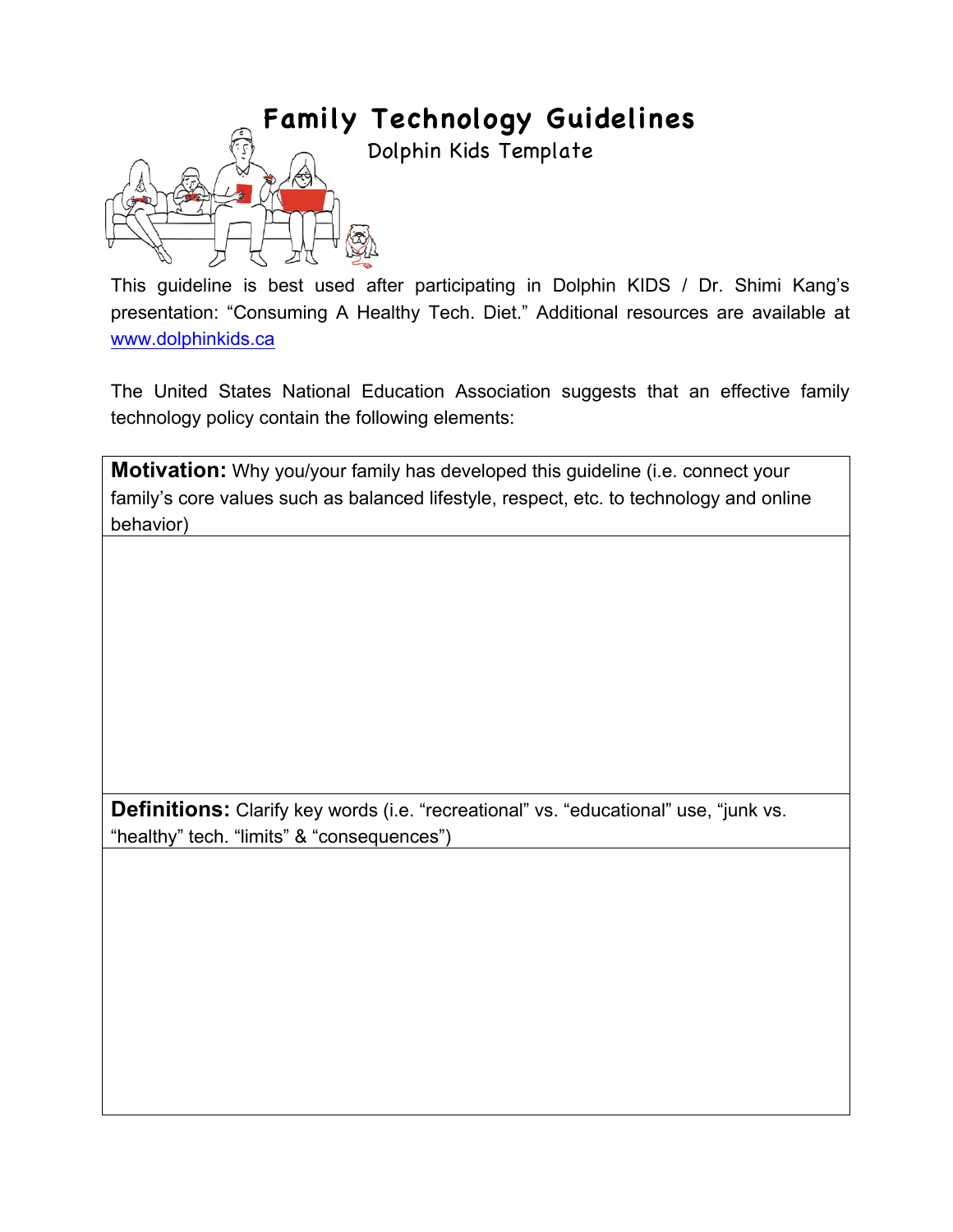| Acceptable Use: i.e.                                                             |
|----------------------------------------------------------------------------------|
| Passwords on personal devices must be shared with parents                        |
| Only accept "friend" and "follow" requests from people you've met in person<br>٠ |
|                                                                                  |
|                                                                                  |
|                                                                                  |
|                                                                                  |
|                                                                                  |
|                                                                                  |
|                                                                                  |
|                                                                                  |
|                                                                                  |
|                                                                                  |
|                                                                                  |
|                                                                                  |
|                                                                                  |
|                                                                                  |
| Unacceptable use: i.e.                                                           |
| Cyber-bullying and intimidation must be reported to parents<br>$\bullet$         |
| Personal devices must not interrupt family conversations or outings<br>$\bullet$ |
| Do not use hurtful or inappropriate language online<br>$\bullet$                 |
| New apps should not be downloaded without parental permission<br>$\bullet$       |
|                                                                                  |
|                                                                                  |
|                                                                                  |
|                                                                                  |
|                                                                                  |
|                                                                                  |
|                                                                                  |
|                                                                                  |
|                                                                                  |
|                                                                                  |
|                                                                                  |
|                                                                                  |
|                                                                                  |
|                                                                                  |
|                                                                                  |
|                                                                                  |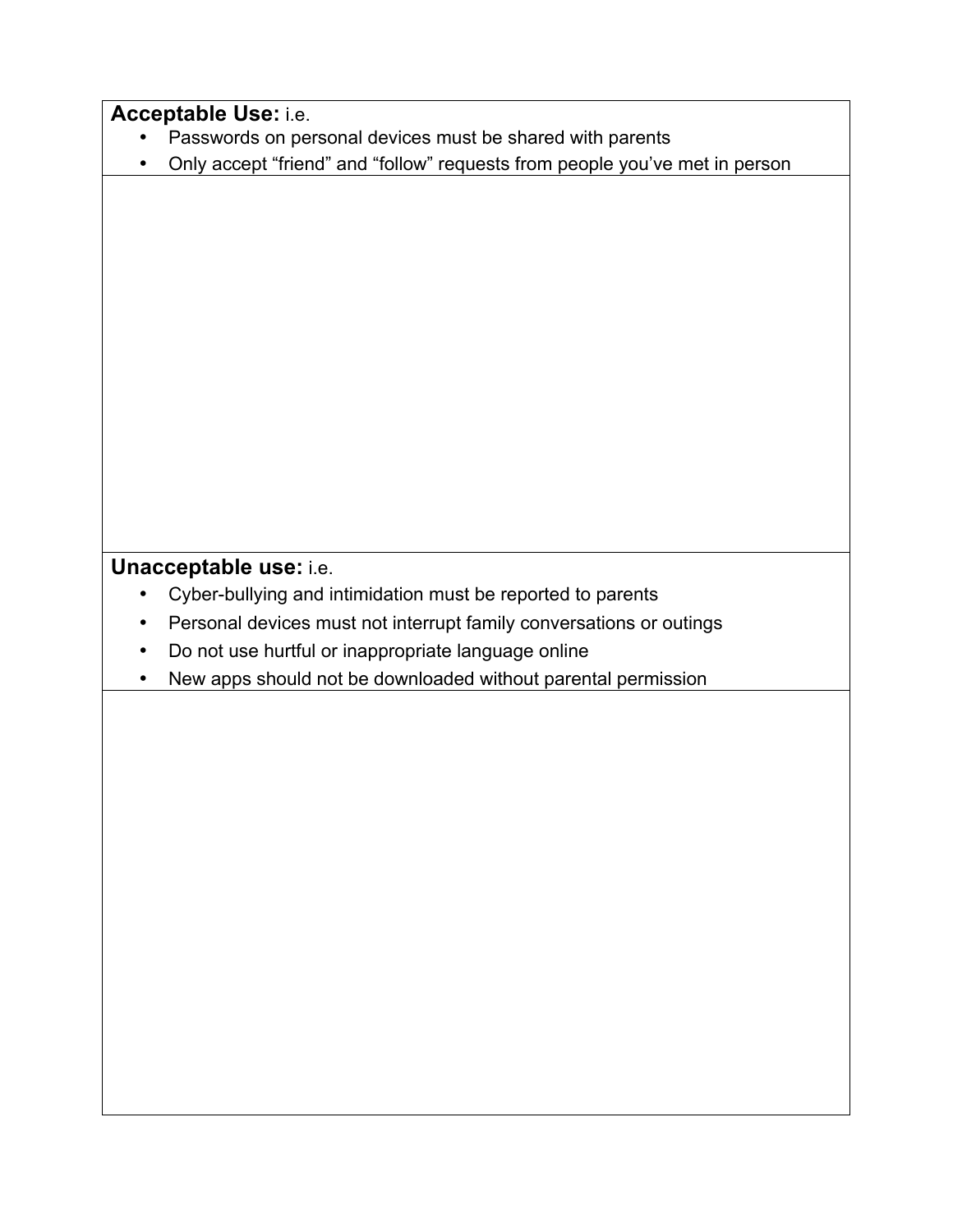**Consequences:** i.e.

- Family discussion striving for evaluation and resolution of any difficulties
- Loss of device privileges for a predetermined time period

## **Acknowledgement:**

Signed by the \_\_\_\_\_\_\_\_\_\_\_\_\_\_\_\_\_\_\_\_\_\_\_\_\_\_\_\_ Family:

 *(Family name)*

 $\mathcal{L}_\text{max}$  , and the contribution of the contribution of the contribution of the contribution of the contribution of the contribution of the contribution of the contribution of the contribution of the contribution of t  *(First names)*

\_\_\_\_\_\_\_\_\_\_\_\_\_\_\_\_\_\_\_\_\_\_\_\_\_\_\_\_ \_\_\_\_\_\_\_\_\_\_\_\_\_\_\_\_\_\_\_\_\_\_\_\_\_\_\_\_

 $\mathcal{L}_\text{max}$  , and the contribution of the contribution of the contribution of the contribution of the contribution of the contribution of the contribution of the contribution of the contribution of the contribution of t